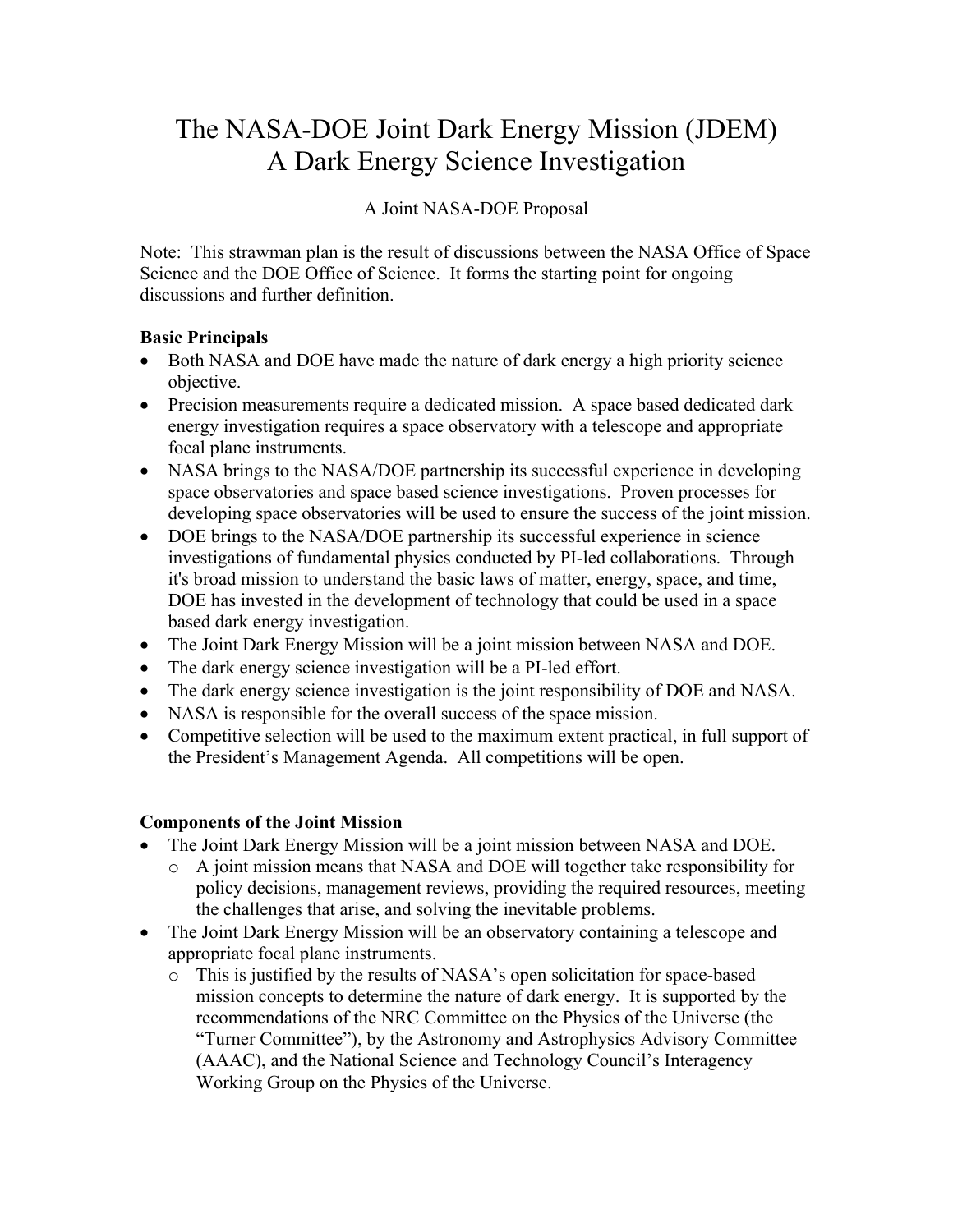- $\circ$  The first  $\sim$ 3 years of the mission will be dedicated to a dark energy science investigation. The remainder of the mission will be used for general astronomical observations selected through an open, peer-reviewed competition.
- A joint oversight group (JOG) between NASA Headquarters and DOE Headquarters will provide mission oversight. NASA will retain responsibility and authority for ensuring the successful development of the mission within the guidelines set by the JOG.
- Overall project management will be at a NASA center. The appropriate NASA center will be identified through established NASA processes.
	- o The designated NASA center will be responsible for overall project management including procurement of a prime contractor (a spacecraft, integration and test of the observatory, launch services, etc.).
	- o If required, the NASA center will issue the RFP for the prime contractor. DOE may appoint civil servant(s) to the source evaluation board (SEB).
- Science oversight of the Joint Dark Energy Mission will be by a science oversight group (SOG). The SOG is responsible to the agencies and to the community for ensuring the scientific success of the mission; this includes both the dark energy investigation and the general astronomical observatory.
	- o A strawman list of SOG members includes: Mission scientist (SOG chair), NASA project scientist, DOE project scientist, PI of dark energy investigation, observatory scientist, and 4-6 interdisciplinary scientists (IDS's). IDS's will bring expertise from a broad range of the science community, including dark energy, theory, and other communities that will be served by the JDEM.
	- o NASA and DOE will each appoint a project scientist to the SOG.
	- o All other members will be selected through the joint NASA/DOE Announcement of Opportunity (AO).
- The dark energy science investigation is the centerpiece of the Joint Dark Energy Mission.
	- o A joint NASA/DOE AO will solicit a dark energy science investigation requiring a space-based observatory.
	- o The dark energy science investigation will be a PI-led investigation. The selected PI will be fully responsible for the success of his/her science investigation. A successful proposer will have to provide the science payload necessary to realize his/her proposed investigation, conduct the science investigation using the data acquired during the dark energy phase of the mission, as well as assemble the science team necessary to realize these goals.
	- o The primary criterion for selection of a dark energy science investigation will be the scientific merit of the proposed dark energy science investigation and the merit of the proposed implementation approach.
	- o A secondary criterion will be the ability of the proposed science payload to support a vigorous general observer (GO) program in the general astronomical observatory phase of the mission.
	- o Whether the telescope is managed as part of the science payload, and therefore the responsibility of the dark energy science investigation PI, or is managed by the JDEM project office will be determined through appropriate trade studies.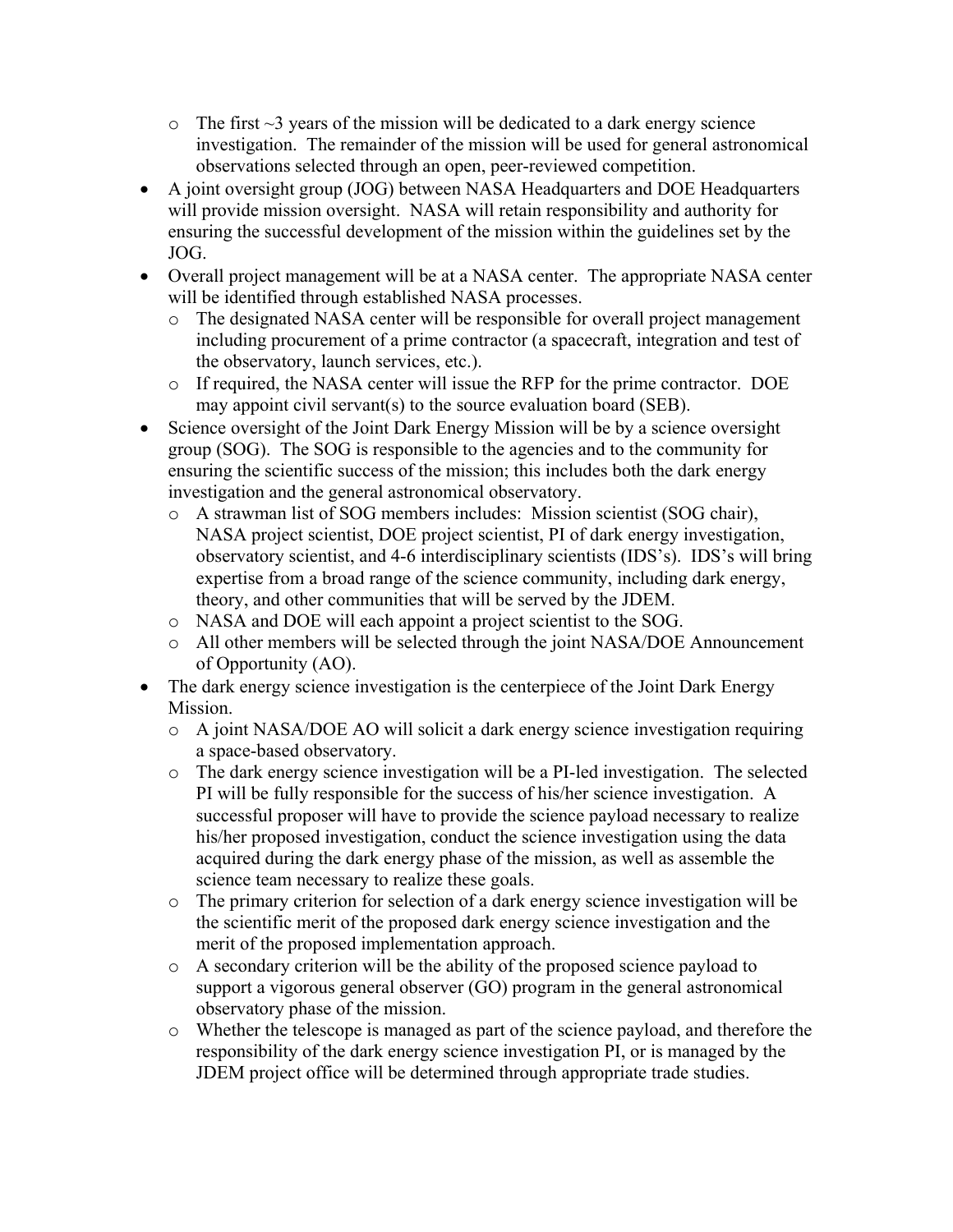- A science support and mission operations center will be established to operate the Joint Dark Energy Mission through all phases of the mission.
	- o The management of the science support and mission operations center remains TBD. This center could be established by sole sourcing it to an existing science support and mission operations center or it could be selected through competition.
	- o During the dark energy phase of the mission, the selected dark energy team will be responsible for providing the observing priorities and working with the science support and mission operations center to carry out the proposed observing program. During the general astronomical observatory phase of the mission, the observing priorities will be set by the selected general observer proposals.
- All data will be archived in an established astrophysics data archive. All data will be made public after an appropriate proprietary data period.
	- o Data required for the dark energy science investigation (as defined in the dark energy science investigation proposal) and acquired during the dark energy phase of the mission will be proprietary to the dark energy science investigation team for an appropriate period of time (6 months) following the end of the dark energy phase of the mission.
	- o All data acquired during the dark energy phase of the mission that is not required for the dark energy investigation will be made public immediately (or as soon as practical,).
	- o All data obtained during the general astronomical observing phase of the mission will remain proprietary to the selected General Observer for 1 year before being made public.
	- o A vigorous archival data analysis program, which provides opportunities for analysis of archival JDEM data through peer reviewed competition, will be included in the mission.
- The JDEM project will have a vigorous Education and Public Outreach program.

### **Descriptions of envisioned competitions**

- The joint NASA/DOE AO.
	- o The AO will be jointly issued by NASA and DOE. The peer review will be jointly managed by NASA and DOE. The selection will be jointly made by NASA and DOE. The selected investigations will be jointly funded by NASA and DOE.
	- $\circ$  The AO will solicit (i) the dark energy science investigation which includes provision of the required science payload, determining the observing program during the dark energy phase of the mission, proprietary rights to the data required to carry out the dark energy science investigation, analysis of the required data, and publication of the results in the refereed literature; (ii) science investigations and project contributions by identified members of the SOG such as mission scientist, observatory scientist; (iii) science investigations by IDS members of the SOG.
	- o The primary criterion for selection of a dark energy science investigation will be the scientific merit of the proposed dark energy science investigation and the merit of the proposed implementation approach. A secondary criterion will be the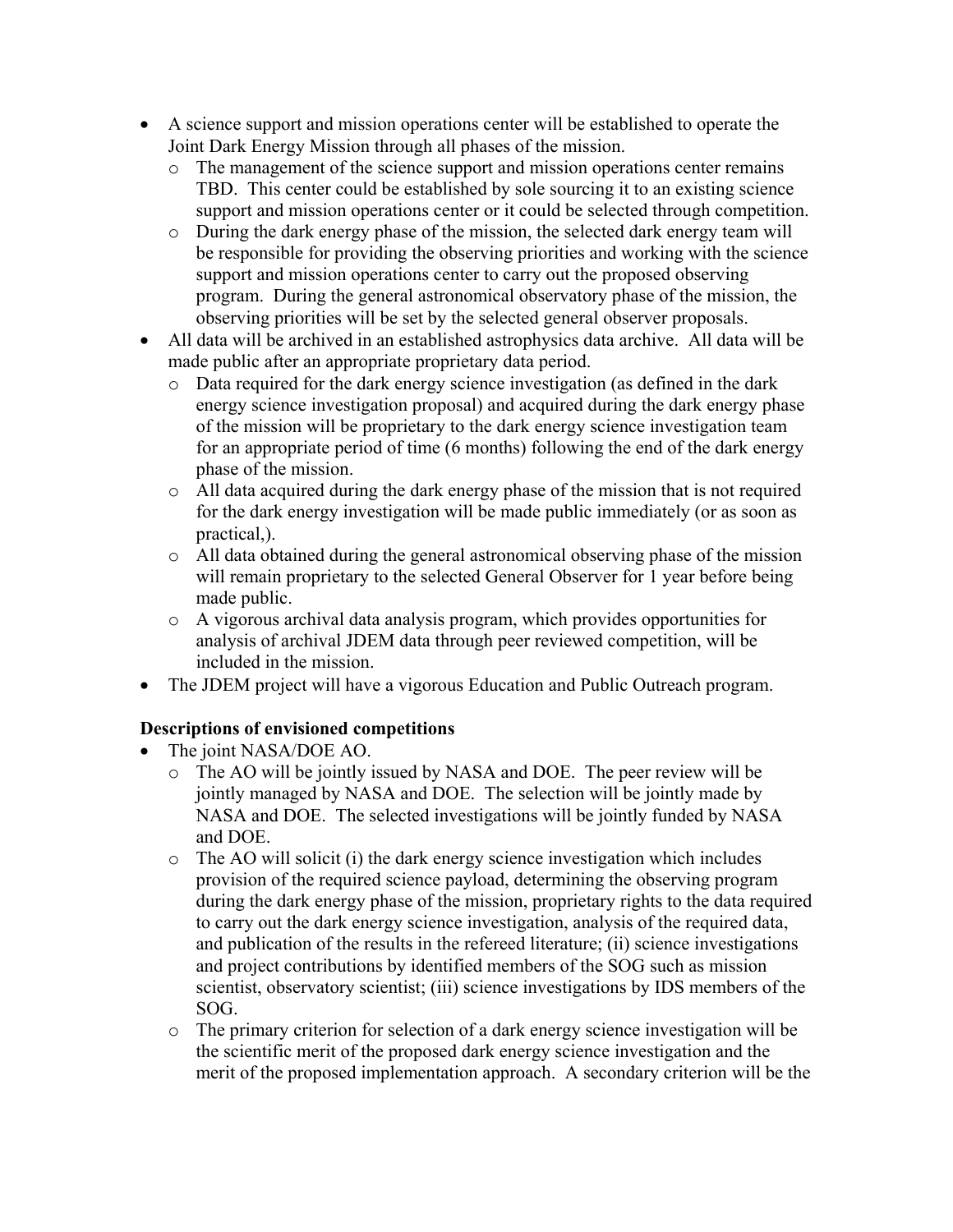ability of the proposed science payload to support a vigorous general observer program in the general astronomical observatory phase of the mission.

- o Allocation of funding responsibility must be accompanied by a joint management plan that includes (a) empowering the Joint Dark Energy Mission project manager's ability to manage the entire project including the dark energy science investigation and (b) protocols and policies for handling cost and schedule issues.
- The NASA issued RFP for a prime contractor, unless the spacecraft can be acquired through the Rapid Spacecraft Development Office catalog.
	- o NASA will solicit a prime contractor to perform the usual prime contractor functions for a space observatory including providing a spacecraft and I&T of the observatory.
	- o NASA civil servants will serve on the Source Evaluation Board (SEB). DOE may provide DOE civil servants to the SEB.
- The joint call for general observer proposals.
	- o During the general astronomical observing phase of the mission, a Call for Proposals (CfP) will be issued. This CfP may be issued by the operations center or by NASA and DOE, depending on the nature of the tasks contracted to the operations center. (The current mode is for the operations center to handle this as is done for HST, CXO, and SIRTF.)
	- o If the selected dark energy science investigation proposes GO opportunities during the dark energy phase of the mission, then there would also be CfP's during that phase.
	- o Archival analysis proposals would also be handled through the CfP.
- (Possible) NASA or NASA/DOE issued RFP for the science support and mission operations center.
	- o This RFP would solicit a center to provide all science support and mission operations functions including science planning, command load generation, management of satellite communications, flight operations, data capture and level 0 processing, pipeline processing for archiving, conduct of general observer programs, etc.

### **Next Steps**

- Near term:
	- o NASA and DOE brief communities on the JDEM plan.
	- o NASA will select mission concept study investigations after consultation with DOE.
	- o NASA will discuss the JDEM plan with the Beyond Einstein Program Office in order to apply appropriate engineering resources to pre-planning the space mission.
- Mid term:
	- o Form a science definition team (SDT) for JDEM. The purpose of the SDT is to establish the science requirements for JDEM that will be used to frame the AO. For example: JDEM must determine parameters (w, w',  $\Omega_{\Lambda}$ , etc) to a given accuracy. The SDT will debate whether these requirements are written in terms of science (like parameter accuracy) or capability (like a particular photometric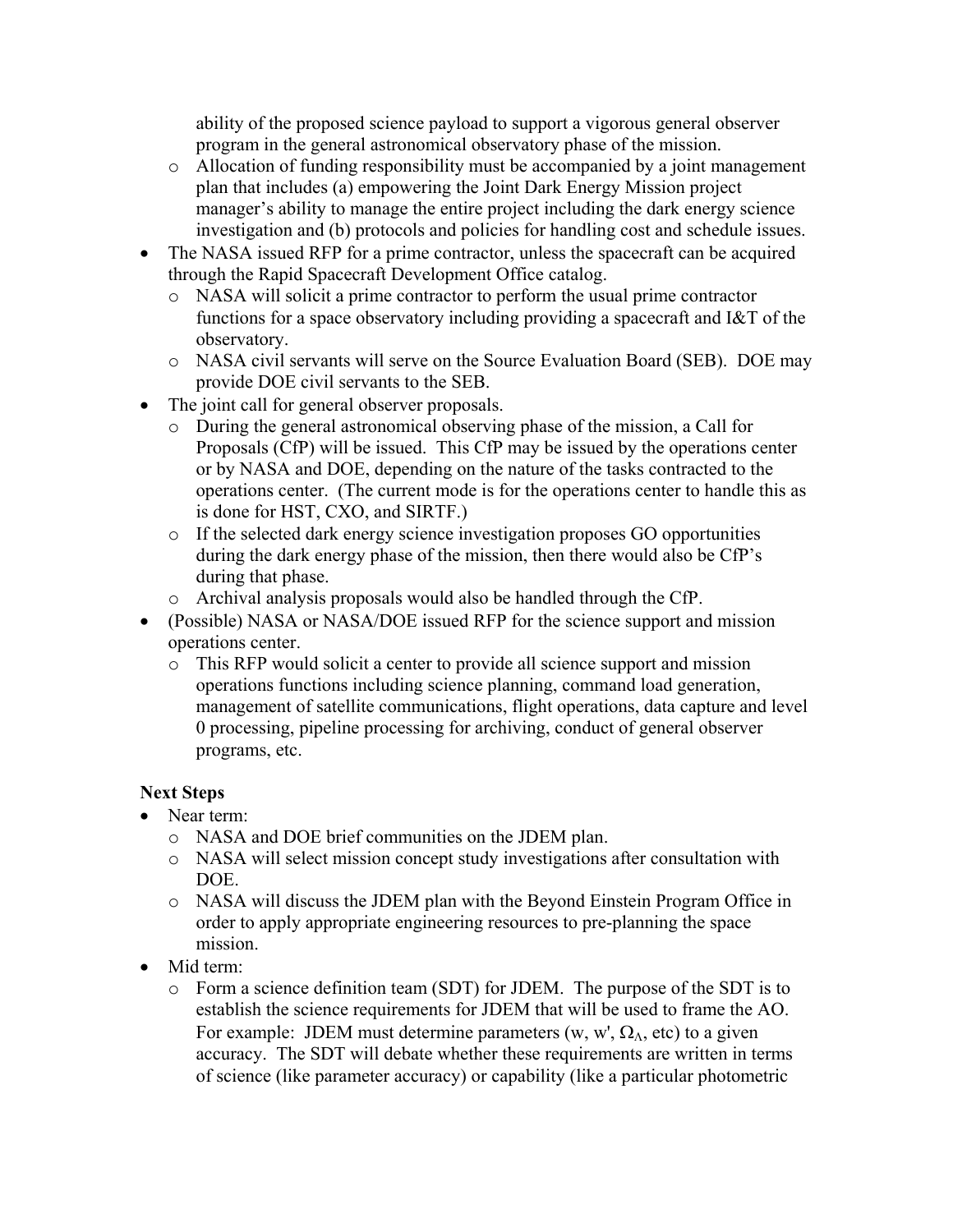accuracy). The SDT will also determine what precursor knowledge is required to validate potential dark energy methods.

- o The SDT will include the PI's in NASA's selected mission concepts and DOE's selected studies. NASA and DOE will also issue a joint "Dear Colleague" letter for additional members that the agencies will select together. The SDT would have, perhaps, 20-25 members.
- In anticipation of a new initiative:
	- o NASA will form a pre-project study office within the Beyond Einstein Program Office to turn these paper plans into real plans.
	- o NASA and DOE will form a pre-JOG and start negotiating appropriate management plans, etc., in anticipation of an MOU.

#### **Strawman assignment of funding responsibility**

- JDEM budget requirements will be discussed assuming full cost budgeting, accounting, and reporting.
- NASA will fund NASA center managed activities (project management, prime contractor, launch services).
- NASA and DOE will both fund the dark energy science investigation including development of the science payload, obtaining and analyzing the required science data, and communicating the results to the science community through publication in the peer reviewed science literature.
- NASA and DOE will fund the science support and mission operations center.
- NASA will fund a general observer (GO) program.
- NASA will continue to fund an (existing) data archive to include Joint Dark Energy Mission data.

Strawman plan endorsed by

Raymond L. Orbach Edward J. Weiler Department of Energy NASA September 24, 2003 September 25, 2003

Director of the Office of Science, Associate Administrator for Space Science,

Last revised: November 8, 2003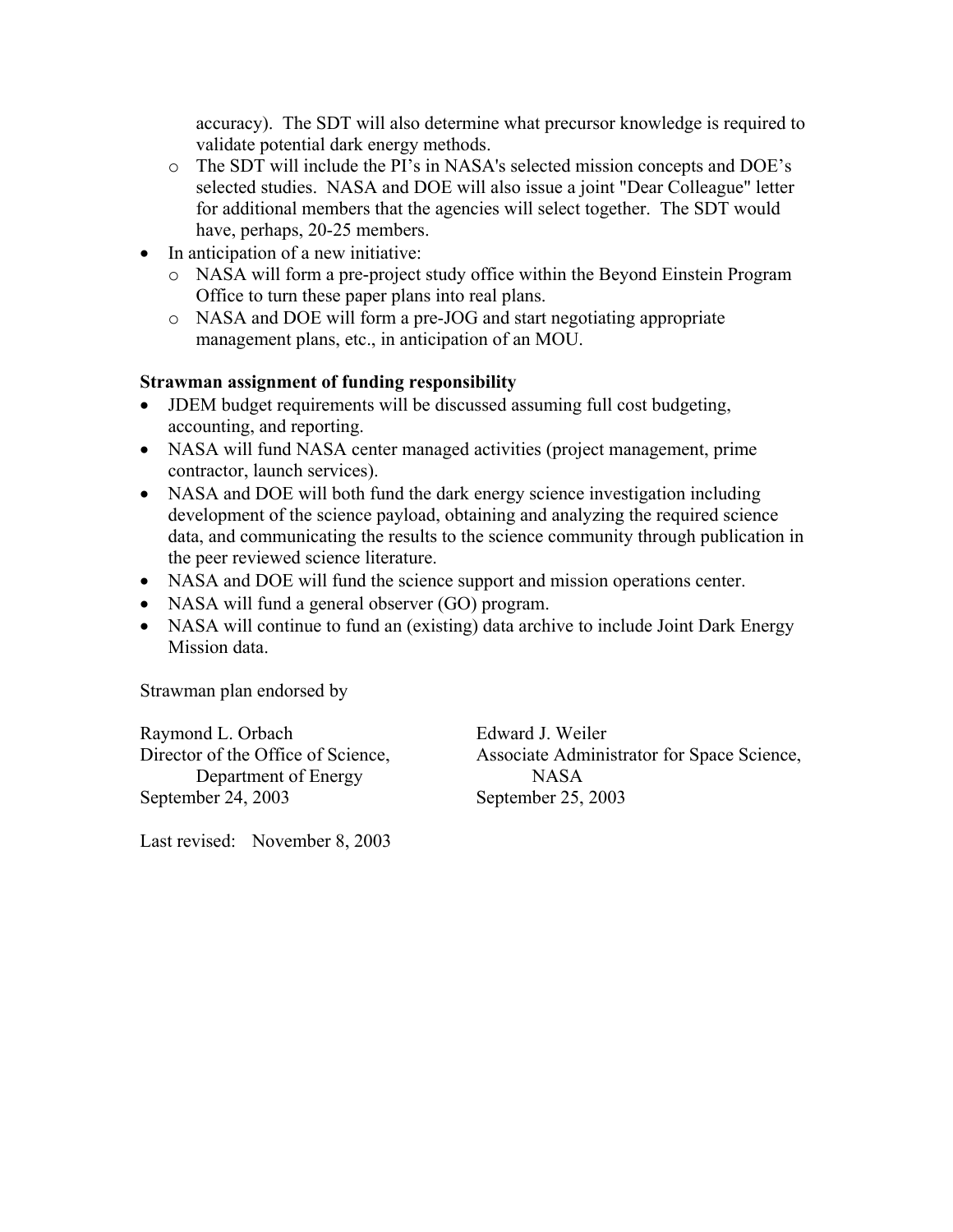### NASA/DOE Joint Dark Energy Mission Strawman Timeline

Strawman schedule (assumes a new initiative beginning in Year 0)

| FY              | NASA – phase                                                                                                                          | DOE - phase             |  |
|-----------------|---------------------------------------------------------------------------------------------------------------------------------------|-------------------------|--|
| $Yr-1$          | Start Pre-phase A<br>Conduct mission concept studies in anticipation of an AO<br>Establish pre-project study office<br>DOE passes CD0 | Pre-conceptual planning |  |
|                 | NASA signs Formulation Authorization Document                                                                                         |                         |  |
| Yr0             | Phase A – Mission Concept<br>NASA in-house mission concept definition study<br>Write AO                                               | Conceptual Design       |  |
| Yr1             | Phase A – Mission Concept<br>Issue AO; select investigations<br>Industry participation in spacecraft Phase A studies                  | Conceptual Design       |  |
|                 | DOE passes CD1                                                                                                                        |                         |  |
|                 | <b>NASA</b> holds Initial Confirmation Review                                                                                         |                         |  |
| Yr <sub>2</sub> | Phase $B$ – Prelim Design                                                                                                             | Prelim Design           |  |
|                 | Issue RFP or use RSDO; select prime contractor                                                                                        |                         |  |
| Yr3             | Phase $B$ – Prelim Design                                                                                                             | Prelim Design           |  |
|                 | Preliminary Design review (PDR)                                                                                                       |                         |  |
| Yr4             | Phase $C/D$ – Final Design                                                                                                            | Final Design            |  |
|                 | DOE passes CD2                                                                                                                        |                         |  |
|                 | <b>NASA</b> holds Confirmation Review                                                                                                 |                         |  |
|                 | Confirmation                                                                                                                          |                         |  |
|                 | Develop the mission, on time and on schedule                                                                                          |                         |  |
|                 | DOE passes CD3                                                                                                                        |                         |  |
|                 | Critical Design Review (CDR)                                                                                                          |                         |  |
| Yr <sub>5</sub> | Phase $C/D$ – Construction                                                                                                            | Construction            |  |
| Yr <sub>6</sub> | Phase $C/D$ – Construction                                                                                                            | Construction            |  |
| Yr <sub>7</sub> | Phase $C/D - I & T$ (instrument)                                                                                                      | Construction            |  |
| Yr8             | Phase $C/D - I & T$ (spacecraft)                                                                                                      | Construction            |  |
|                 | DOE passes CD4                                                                                                                        |                         |  |
| Yr9             | Launch Readiness Review (LRR)                                                                                                         |                         |  |
|                 | Phase $E - \text{launch}/\text{commissioning}$                                                                                        |                         |  |
|                 | Dark Energy science operations                                                                                                        |                         |  |
| Yr10            | Phase $E$ – Dark Energy science operations                                                                                            |                         |  |
| Yr11            | Phase $E$ – Dark Energy science operations                                                                                            |                         |  |
| Yr 12<br>Yr 13  | Phase $E -$ General science operations                                                                                                |                         |  |
| Yr 14           | Phase $E -$ General science operations<br>Phase $E -$ General science operations                                                      |                         |  |
| Yr 15           |                                                                                                                                       |                         |  |
|                 | Archiving and End of Prime Mission                                                                                                    |                         |  |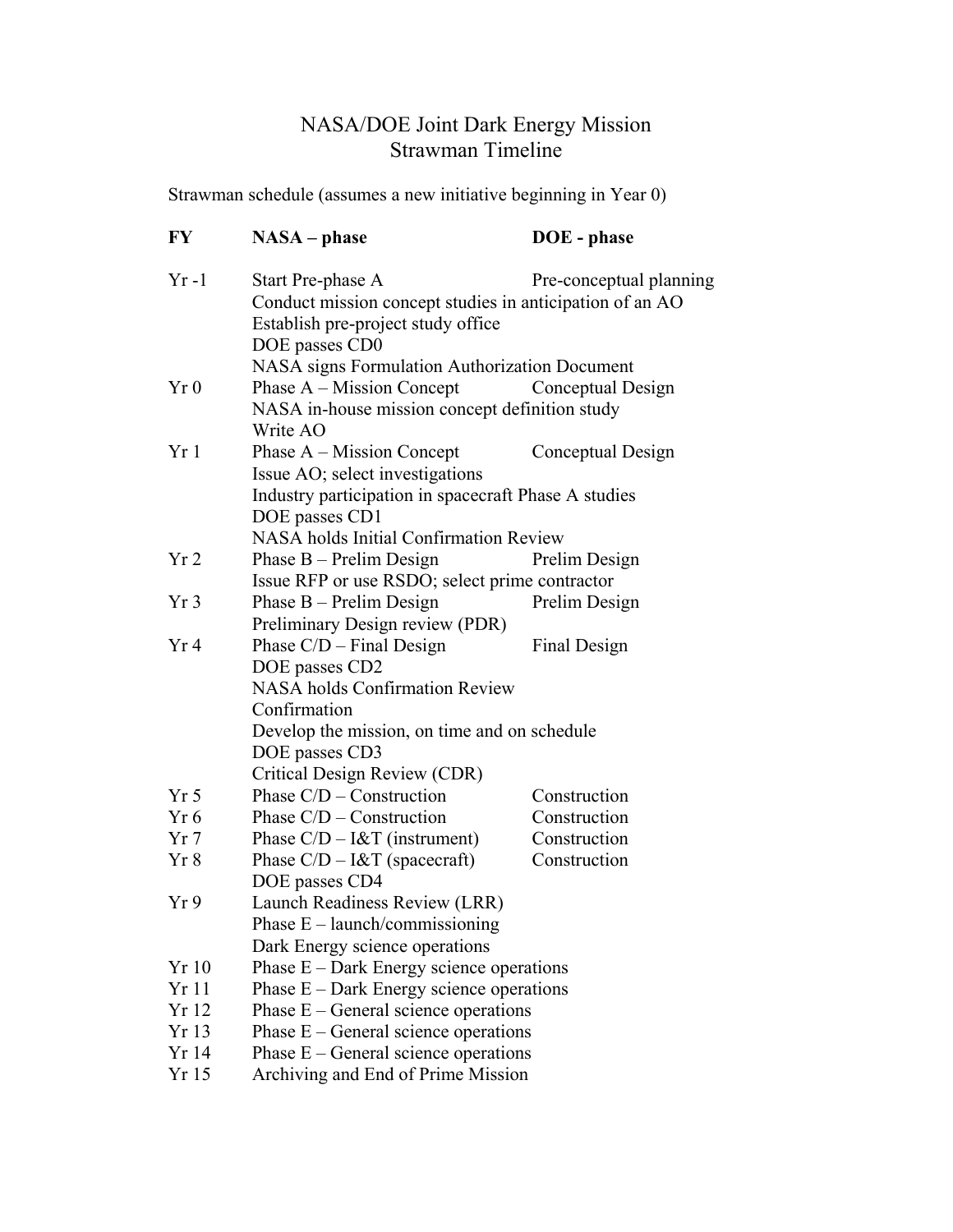### Joint Dark Energy Mission Notional Organization Chart

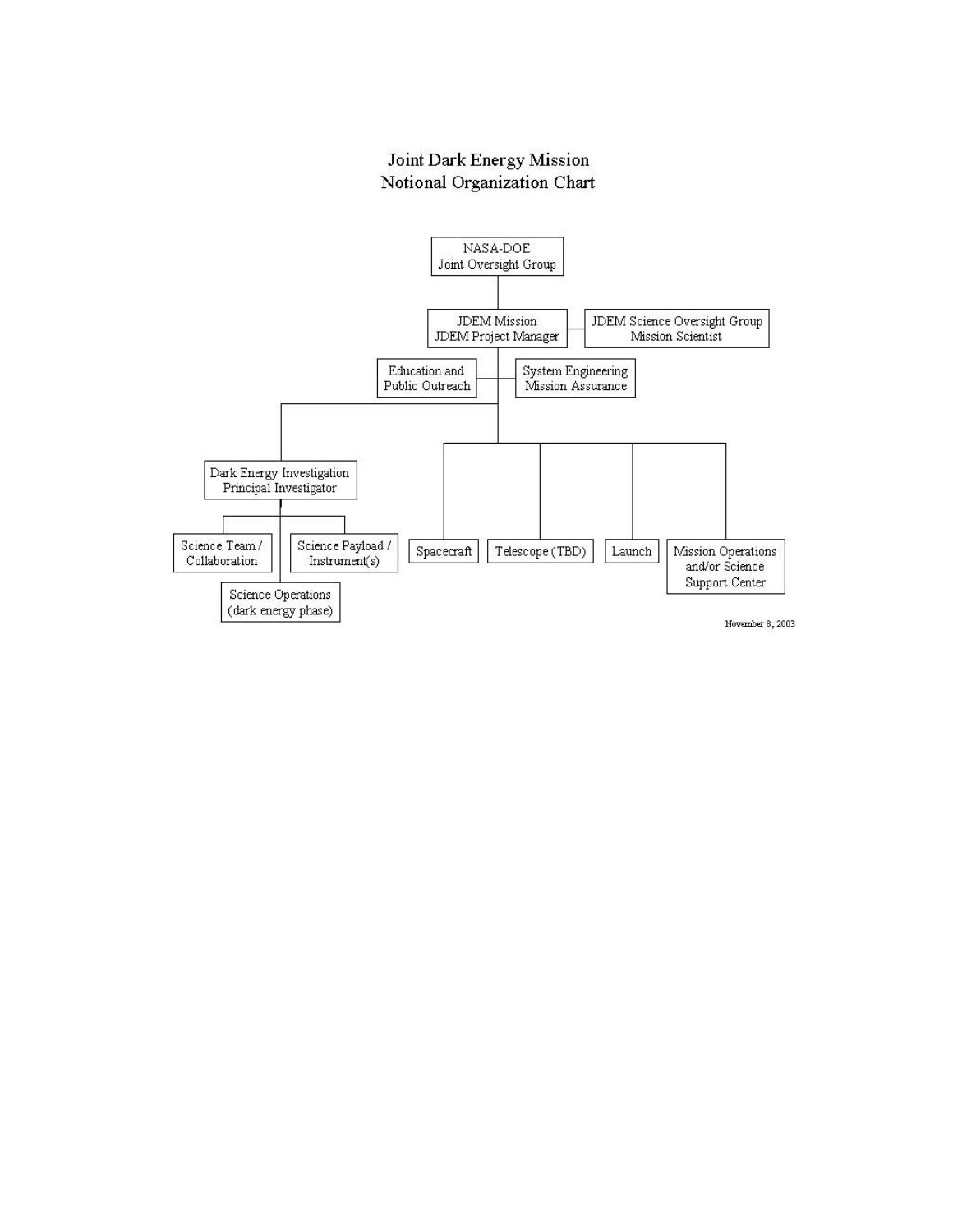### APPENDIX A

## A NASA-DOE Dictionary

| Archival data analysis program | A grants program that provides funding for science<br>investigations using the publicly available JDEM                                                                                                                                                                                                                                                            |
|--------------------------------|-------------------------------------------------------------------------------------------------------------------------------------------------------------------------------------------------------------------------------------------------------------------------------------------------------------------------------------------------------------------|
|                                | data archive.                                                                                                                                                                                                                                                                                                                                                     |
| Announcement of Opportunity    | A solicitation for science investigations that involve<br>providing flight instrumentation or providing                                                                                                                                                                                                                                                           |
| Archived                       | science oversight during development of a flight<br>mission. For JDEM, the AO will solicit the dark<br>energy science investigation and the members of the<br>science oversight group.<br>Made available to the science community and the                                                                                                                         |
|                                | public in a form that can be used by the science<br>community and the public. Archiving is done in<br>standard formats and includes appropriate<br>calibration data.                                                                                                                                                                                              |
| Competitive selection          | A selection that takes advantage of an open<br>solicitation and an evaluation by peers of the<br>proposers.                                                                                                                                                                                                                                                       |
| Observatory scientist          | The observatory scientist, in addition to carrying out<br>a proposed scientific investigation, will provide<br>support for the end-to-end JDEM system<br>engineering effort, act as an astronomical<br>community advocate, provide an independent<br>assessment of the expected scientific performance<br>of JDEM, and serve as a senior scientist on the<br>SOG. |
| General observing program      | A program for awarding observing time to the most<br>meritorious observing proposals. Merit is<br>determined by a peer review of openly solicited<br>proposals. Grants to conduct science research by<br>analyzing the resulting data are also provided as<br>part of the program.                                                                                |
| General Observer               | A general observer is an investigator who is<br>awarded observing time, data rights, and funding to<br>carry out an investigation using JDEM during the<br>general science operations phase of the mission.                                                                                                                                                       |
| Interdisciplinary scientist    | Interdisciplinary scientists are full members of the<br>SOG and should possess a broad knowledge of<br>astronomy and astrophysics and be effective user-<br>community advocates for JDEM. They should be<br>able to assess observatory capabilities with respect<br>to broad areas of scientific interest.                                                        |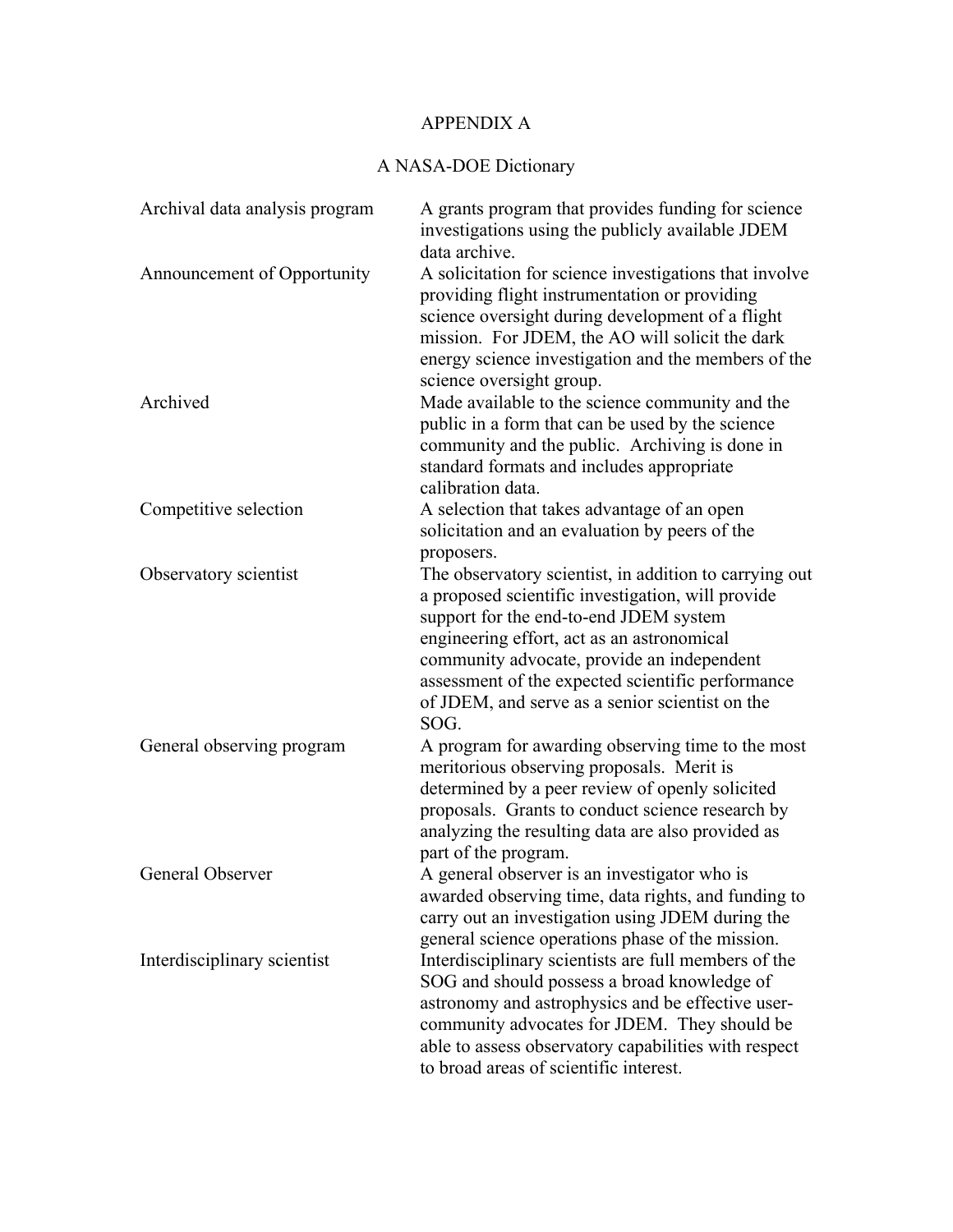| Mission                | The spacecraft plus the activities involved with<br>managing, operating, and using the spacecraft. On<br>the ground, a mission might be called an<br>experiment.                                                                                                                                                       |
|------------------------|------------------------------------------------------------------------------------------------------------------------------------------------------------------------------------------------------------------------------------------------------------------------------------------------------------------------|
| Mission scientist      | The chair of the SOG and the science and user<br>communities advocate for ensuring that JDEM<br>remains capable of meeting all science requirements<br>as decisions are made during the design and<br>construction phases.                                                                                             |
| Observatory            | A telescope plus the required focal plane<br>instruments plus the infrastructure required to<br>operate and use it. For a space observatory the<br>observatory requires a spacecraft.                                                                                                                                  |
| Open competition       | A competitive selection where the solicitation of<br>proposals is open to all categories of organizations,<br>domestic and foreign, including educational<br>organizations, industry, nonprofit organizations,<br>NASA Centers, and other Government agencies.                                                         |
| PI-led investigation   | A science investigation led by a single individual,<br>the PI.                                                                                                                                                                                                                                                         |
| Prime contractor       | The organization charged with providing the<br>contracted support to the government; typically this<br>support includes providing the spacecraft,<br>integrating the science payload into the spacecraft,<br>testing the integrated observatory, and providing<br>support for launch operations and in orbit checkout. |
| Principal investigator | The individual who will be responsible for the<br>quality and direction of the entire proposed<br>investigation and for the use of all awarded funds.                                                                                                                                                                  |
| Project scientist      | An employee of the implementing center/laboratory<br>who is a member of the project management team<br>and is responsible, on a day-to-day basis, for the<br>science integrity of the mission during development<br>and operation.                                                                                     |
| Science investigation  | A program of science research that leads to a<br>specified science goal.                                                                                                                                                                                                                                               |
| Science payload        | The flight instruments required to conduct a science<br>investigation.                                                                                                                                                                                                                                                 |